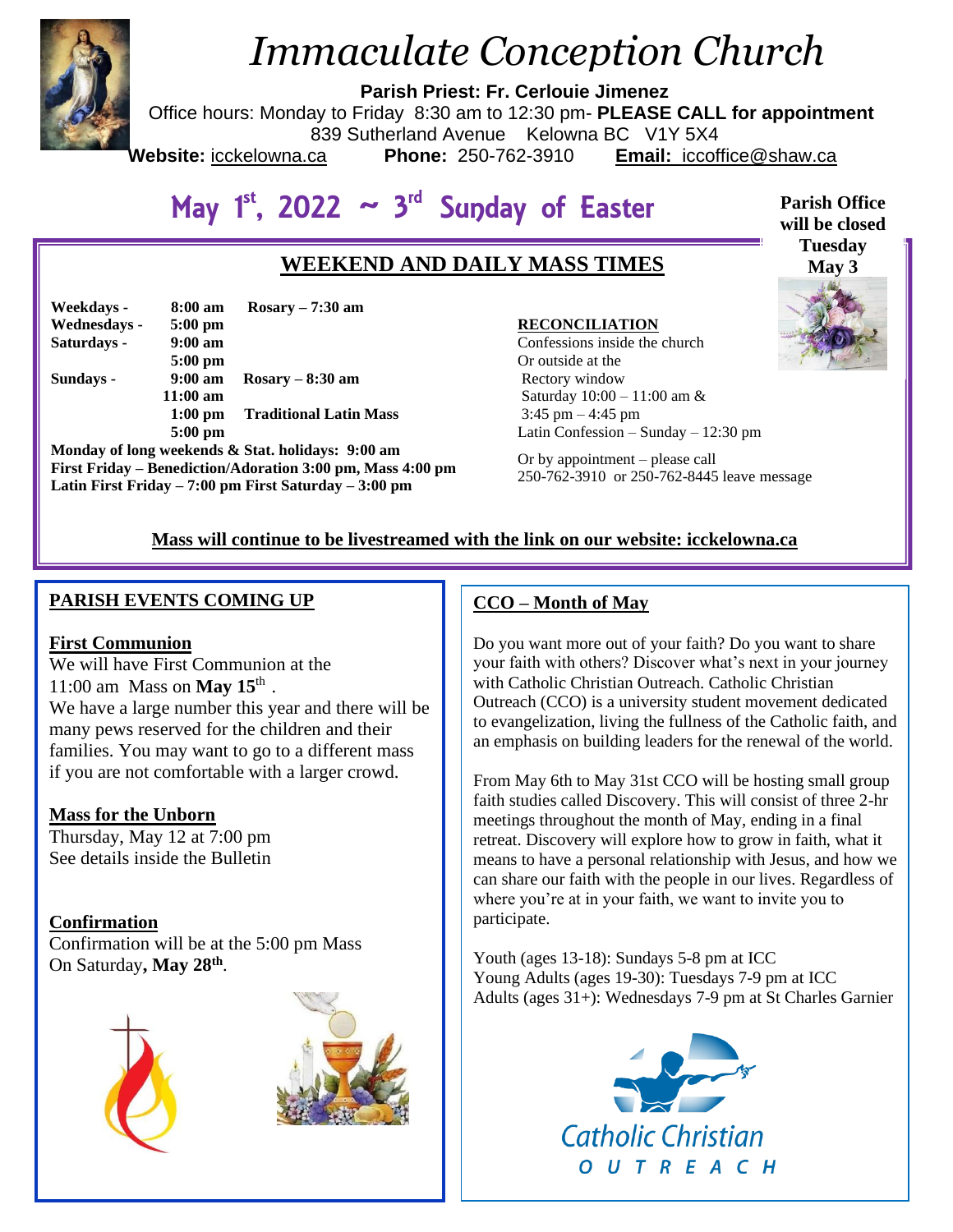| <b>Parish &amp; Religious Ed Offices</b><br>PLEASE CALL OR EMAIL to make an appointment<br><b>Parish Office: Maureen Marks</b><br>250-762-3910 ext. 0 or iccoffice @shaw.ca<br><b>Religious Ed office</b><br>David Ziebart david@icckelowna.ca<br>250-762-3910 ext. 3<br>Leanne Hopegood leanne@icckelowna.ca<br>250-762-3910 ext. 4 | <b>FORMED- EASY SIGN UP</b><br>To sign up for this FREE parish-sponsored resource, follow<br>these three easy steps<br>1. Go to formed.org<br>2 Click on the 'sign up' icon<br>3. Where is says 'Find your Parish or Organization,' enter<br>'Immaculate Conception Kelowna'<br>4. Click on our parish name<br>5. Enter your email address and create a password<br>**We are accepting donations for the 22/23<br>subscription. Thank you for your generosity to keep |
|--------------------------------------------------------------------------------------------------------------------------------------------------------------------------------------------------------------------------------------------------------------------------------------------------------------------------------------|-----------------------------------------------------------------------------------------------------------------------------------------------------------------------------------------------------------------------------------------------------------------------------------------------------------------------------------------------------------------------------------------------------------------------------------------------------------------------|
|                                                                                                                                                                                                                                                                                                                                      | this program available!                                                                                                                                                                                                                                                                                                                                                                                                                                               |

#### **Greetings fellow Parishioners! Evangelical Gardens**

I will be planting the evangelical gardens on **Saturday, May 7th** from 10 AM on…

If any of you would like to have some of your favorite sun-loving annuals in the gardens, feel free to drop them off preferably **before noon on May 7** and I will plant them for you. Some suggestions, marigolds, trailing plants for pots, Lobelia, petunias, portulaca…

I am also looking for anyone who attends Mass or other (the chapel) regularly during the week or weekend and wouldn't mind watering a potted plant or two, that would be greatly appreciated! Please feel free to pull a few weeds too!! I will have the watering cans available and filled in advance for you. Let me or the office know. God bless you and thank you in advance!

Mary Jane Martin

j

#### **REMEMBER TO PRAY FOR THE ILL:**

Heidi Hurson, Dorota Nowak, Chinee Fajardo,Rosemarie Rosser, Luisito and Crispin Clemente, Nancy Brisson. Paul Meyer, Ginoefa Diakow, Rick Lock, Cathie Lock, Mertis Filiatrault, Sister Barbara, Candace Gilmore-Stephensen, Anne Engel, Aisley Ducharme, Tony Lunelli, Catherine Fortunat, Michael M, Trudy Szulkies, Cherie Lynn Walsh, Suzanne Crowe, Alicia L, Rosa Maria Santos, Arthur Cobham, Marcus Cresswell, Ray Pauluk, Aggie Turner, Desjardines families, Rachel Donegan, & Ernie Poitras.

\*\*If you have a loved one **that** you would like on the prayer list or if you know of someone who no longer needs to be on the list please contact Maureen at the Parish office – 762-3910 ext. 0, or email at  $iccoffice@shaw.ca$ 

#### **MASS INTENTIONS Repose – R. Intention – I.**

| Sat. Apr 30 9:00 am I. Tom & MaryAnn Smithwick<br>5:00 pm I. Dorota Nowak                                                                                                                                                                                                                                                                                                         | 9:00 am <b>R</b> . Marcus Novel<br>May 7<br>Sat.<br>5:00 pm I. Novakowski family                                                                                                                                                                                                                                            |
|-----------------------------------------------------------------------------------------------------------------------------------------------------------------------------------------------------------------------------------------------------------------------------------------------------------------------------------------------------------------------------------|-----------------------------------------------------------------------------------------------------------------------------------------------------------------------------------------------------------------------------------------------------------------------------------------------------------------------------|
| Intentions of Parishioners<br>Sunday May 1 9:00 am<br>$11:00 \text{ am}$<br>Intentions of Parishioners<br><b>I.</b> Eid & Ivette Elkhouri & family<br>$5:00 \text{ pm}$                                                                                                                                                                                                           | Intentions of Parishioners<br>May 8<br>9:00 am<br>Sun<br>11:00 am Intentions of Parishioners                                                                                                                                                                                                                                |
| Mon. May 2 8:00 am <b>I.</b> Sarah Bernacki<br>8:00 am R. Cecil Kaller<br>Tues. May 3<br>Wed. May $4 \quad 8:00$ am <b>R.</b> Bozena Dziuba<br>5:00 pm $\,$ <b>R.</b> Geraldine Finlon Punjak<br>Thurs. May 5 $8:00$ am <b>R</b> . Florence & Jim Dusik<br>May $6\quad 8:00$ am <b>I.</b> Rod Atwell<br>Fri.<br>3:00 pm Adoration/Benediction<br>4:00 pm <b>I.</b> Alicia Clement | $5:00 \text{ pm}$<br><b>I.</b> Astrid Serka<br>Mon. May 9 8:00 am <b>I.</b> Xavier Plaxton<br>Tues. May 10 8:00 am <b>I.</b> Wayland Beauman<br>Wed. May 11 8:00 am I. Dorota Nowak<br>5:00 pm $\,$ <b>R.</b> Hans & Hildegard Novelletto<br>Thurs. May 12 8:00 am R. Kylie Conklin<br>Fri. May 13 8:00 am I. Leonila Pasco |

**Give to Ukraine** – We have a list of items (on the tables in the entrance of the church) that are needed by our brothers and sisters in the Ukraine and bins in the entrance of the church you may leave the items. You may also give to Our Lady of Dormition, Ukrainian Catholic Church on Coronation Ave and Gordon - **250-860-7295**. Please contact the church for times you can drop off items to support those suffering from the war in the Ukraine. Continue to pray for peace in the world.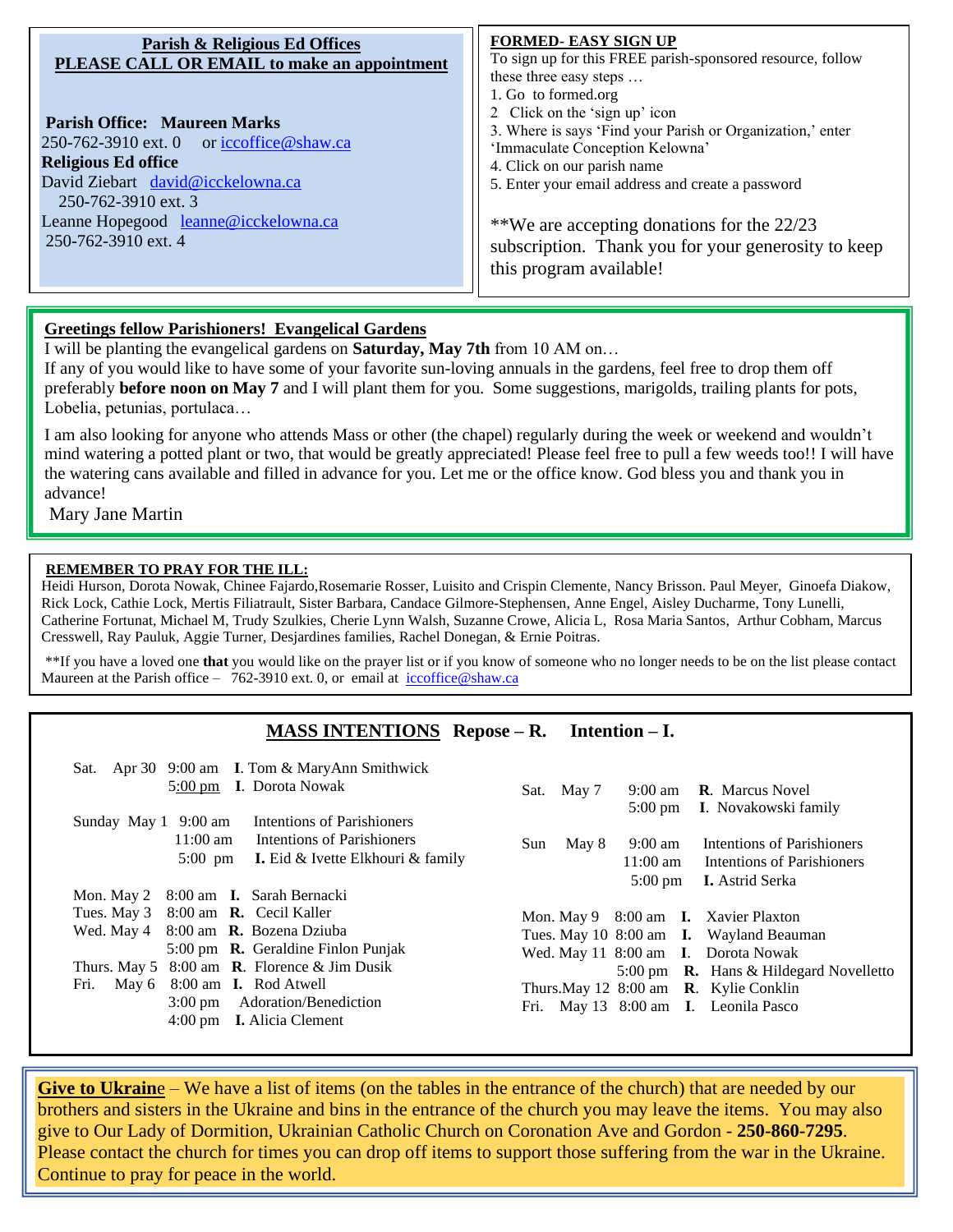### **ICC STUDENT SPONSORHIP – HAITI**

Taina Clerfond, 8 years old, Grade 2 Bonjou from Haiti!

30% of the overall Haitian population do not have ample access to nourishing food, and 49% are undernourished. Haiti has one of the highest levels of food insecurity in the world.

Students and staff at our school receive a daily, hot lunch – 65,000 lunches each school year. The benefits of School Feeding Programs impact the child, classroom, family and community. We'll tell you about these benefits in the coming weeks!

This week, meet our next student, 8 year old Taina! For all our students' profiles:

[https://www.haitiinmyheart.ca/icc-parish.](https://www.haitiinmyheart.ca/icc-parish)



## 250-868-8071. **SPECIAL MASS FOR THE UNBORN**

Immaculate Conception Church will host the Annual Mass for the Unborn on **Thursday May 12,** with Bishop Gregory as main celebrant. All local priests and parishioners from everywhere are invited.

Mass will be at 7:00 pm, followed with coffee and goodies in the hall.

A video with Abby Johnson (Unplanned fame) will be presented.

Resource tables from Pregnancy Care Centre, Rachel's Vineyard, and Kelowna Right to Life will be available.

Please join us to pray for and support the sanctity of all human life, and discover what you can do to support LIFE.

**St. Joseph Catholic School** is now accepting applications for September 2022 enrollment. St. Joseph provides a supportive, caring, and safe environment for students in Kindergarten through Grade 7. We are also proud to offer our amazing Outdoor Academy program in collaboration with the Clubhouse Farm. Students experience season-specific programming that connects them to the land and gives them the opportunity to see how things change, grow, and evolve. This spring our theme is Local Sustainable Agriculture.

With over 80 years of academic excellence and the best Kindergarten program in Kelowna we invite your family to join our family!

**For more information, visit our website at stjosephkelowna.ca, email us at sjkoffice@cisnd.ca or call 250-763-3371.**

### *St. Vincent de Paul*

Thank you for all of your financial support. With the current housing crisis in Kelowna, we are receiving more and more calls from people who do not have the money to buy groceries once their rent is paid. We have also had urgent calls from people who are being evicted, because the house (in which they were renting a room) has sold. Thank you for all you do to ease the burdens of the suffering.

"*We know love by this, that he laid down his life for us and we ought to lay down our lives for one another."* 1 John 3.16



To give financially – e-transfer at  $\text{icc}$ .ssyp@gmail.com, or through our National website: ssvp.ca click Donate and choose Immaculate Conception Church. Or drop in collection at ICC.

## **LEGION OF MARY: Pray, Consecrate, Serve**

Next meeting is Tuesday May 17th at 1 pm in the **Gold Room** in the parish hall. Newcomers are most welcome. For more information phone Annie at 250-762-5072 or Colleen



**Please contact the PARISH OFFICE FIRST when enquiring** 

**about your child's baptism.**  Parents and Godparents **must be** practicing Catholics and **registered parishioners** here at Immaculate Conception. **Please call or email the office at least 6 weeks prior to your requested date to ensure time for your preparation.**  250-762-3910 – Parish Office

Or email

[iccoffice@shaw.ca](mailto:iccoffice@shaw.ca) 



## **ROSARY FOR WORLD PEACE**

ICC will continue the ROSARY FOR WORLD PEACE on Wednesdays, following the 5 pm mass. We are registered among 4,844 parishes throughout the world praying every Wed at 6 pm local time.

Scan the link below for inspiration in this global appeal to Our Blessed Mother Mary. Everyone urged to join us <https://public-rosary.org/>